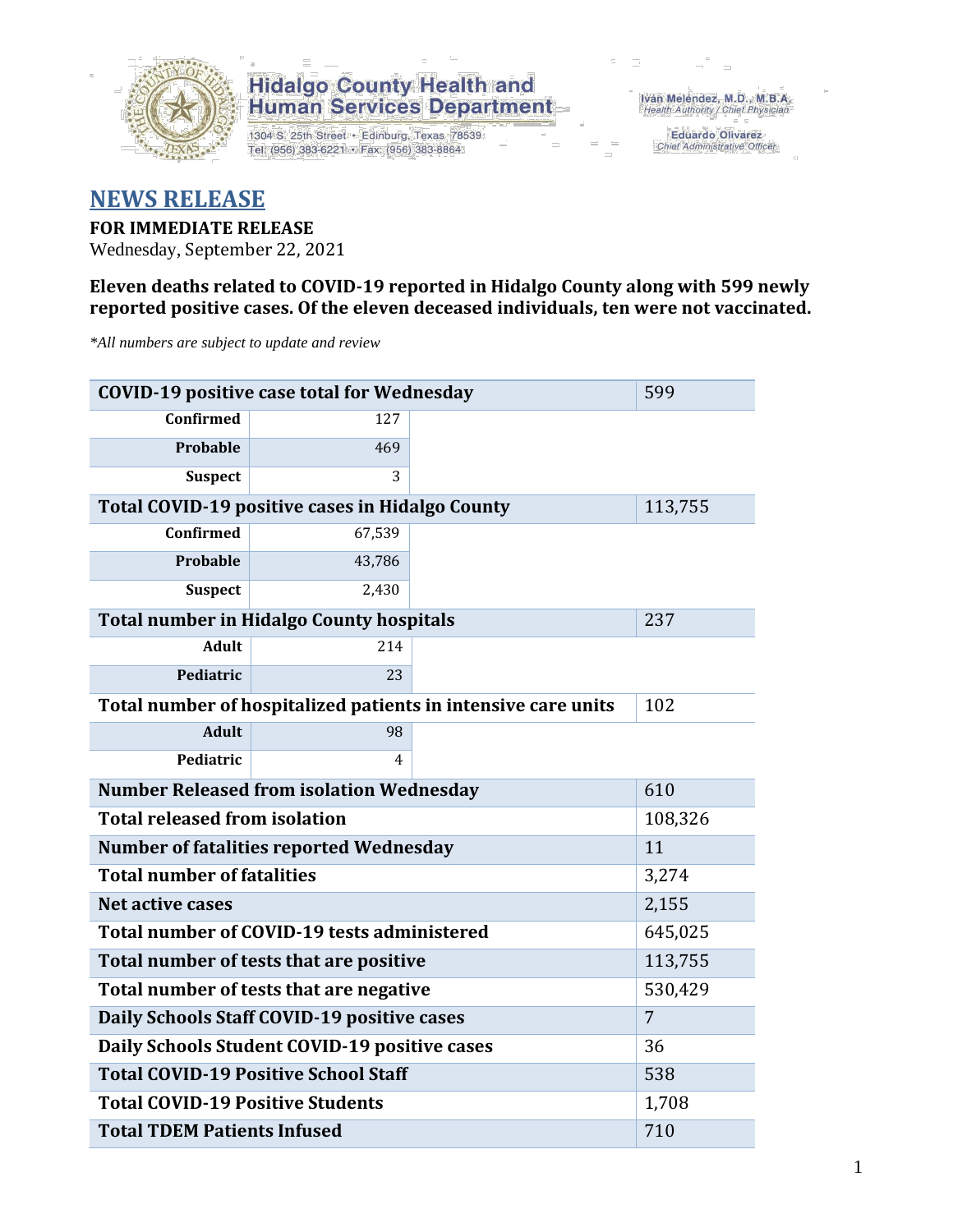

1304 S. 25th Street · Edinburg, Texas 78539 Tel: (956) 383-6221 · Fax: (956) 383-8864

Iván Meléndez, M.D., M.B.A. Health Authority / Chief Physician

> **Eduardo Olivarez** Chief Administrative Officer

*Hidalgo County uses the case status definition provided by the Texas Department of State Health Service's 2020 Epi Case Criteria Guide revised November 2020.*

- *1. Confirmed: A person who has tested positive through a molecular or PCR (oral or nasal swabs) test that looks for the presence of the virus's genetic material.*
- *2. Probable: A person who meets presumptive laboratory evidence through detection of COVID-19 by antigen test in a respiratory specimen.*
- *3. Suspect: A person who meets supported laboratory evidence through detection of specific antibodies in serum, plasma, whole body, and no prior history of being confirmed or probable case.*

*For more information of case status definition for COVID-19, please refer to:*

<https://www.dshs.state.tx.us/IDCU/investigation/epi-case-criteria-guide/2020-Epi-Case-Criteria-Guide.pdf>

|                | <b>Age Range</b> | <b>Gender</b> | <b>City</b>    |
|----------------|------------------|---------------|----------------|
| 1              | 60s              | Female        | Donna          |
| $\overline{2}$ | 50s              | Female        | Edinburg       |
| 3              | $70+$            | Male          | Edinburg       |
| 4              | 50s              | Male          | McAllen        |
| 5              | $70+$            | Female        | <b>McAllen</b> |
| 6              | $70+$            | Female        | McAllen        |
| 7              | 40 <sub>s</sub>  | Male          | <b>Mission</b> |
| 8              | 40s              | Male          | Mission        |
| 9              | 60s              | Female        | <b>Mission</b> |
| 10             | $70+$            | Female        | Mission        |
| 11             | 30s              | Female        | Pharr          |

#### The deaths include: The deaths include: Case Breakdown by Age Group:

| <b>Age Range</b> | <b>Number of Cases</b> |
|------------------|------------------------|
| $0 - 11$         | 240                    |
| 12-19            | 164                    |
| 20s              | 39                     |
| 30 <sub>s</sub>  | 44                     |
| 40s              | 37                     |
| 50s              | 32                     |
| 60s              | 24                     |
| $70+$            | 19                     |
| Total:           | 599                    |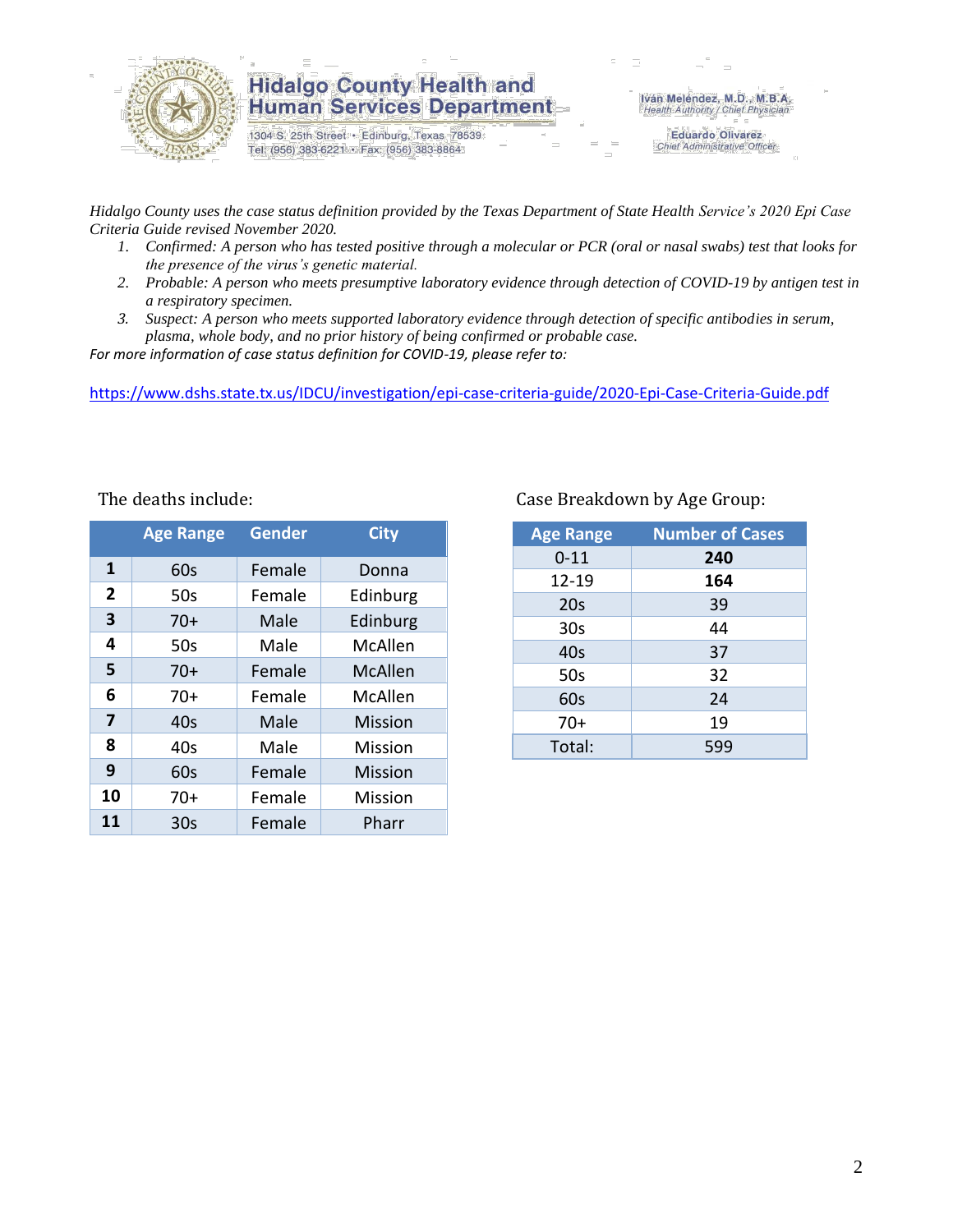

1304 S. 25th Street • Edinburg, Texas 78539<br>Tel: (956) 383-6221 • Fax: (956) 383-8864

Iván Meléndez, M.D., M.B.A.<br>Health Authority / Chief Physician

Eduardo Olivarez<br>Chief Administrative Officer

#### Wednesday, September 22, 2021 positive cases include:

|                | <b>Age Range</b> | <b>Gender</b>                                                                                              | <b>City</b> |     | <b>Age Range</b> | Gender    | <b>City</b> |
|----------------|------------------|------------------------------------------------------------------------------------------------------------|-------------|-----|------------------|-----------|-------------|
| 1              | $0 - 19$         | F                                                                                                          | Alamo       | 301 | $0 - 19$         | M         | Mission     |
| 2              | $0 - 19$         | F                                                                                                          | Alamo       | 302 | $0 - 19$         | M         | Mission     |
| 3              | $0 - 19$         | M                                                                                                          | Alamo       | 303 | $0 - 19$         | M         | Mission     |
| 4              | $0 - 19$         | M                                                                                                          | Alamo       | 304 | $0 - 19$         | F         | Mission     |
| 5              | $0 - 19$         | F                                                                                                          | Alamo       | 305 | $0 - 19$         | F         | Mission     |
| 6              | $0 - 19$         | M                                                                                                          | Alamo       | 306 | $0 - 19$         | м         | Mission     |
| $\overline{7}$ | $0 - 19$         | F                                                                                                          | Alamo       | 307 | $0 - 19$         | M         | Mission     |
| 8              | $0 - 19$         | M                                                                                                          | Alamo       | 308 | $0 - 19$         | М         | Mission     |
| 9              | $0 - 19$         | M                                                                                                          | Alamo       | 309 | $0 - 19$         | F         | Mission     |
| 10             | $0 - 19$         | M                                                                                                          | Alamo       | 310 | $0 - 19$         | M         | Mission     |
| 11             | $0 - 19$         | F                                                                                                          | Alamo       | 311 | $0 - 19$         | F         | Mission     |
| 12             | $0 - 19$         | F                                                                                                          | Alamo       | 312 | $0 - 19$         | F         | Mission     |
| 13             | $0 - 19$         | M                                                                                                          | Alamo       | 313 | $0 - 19$         | M         | Mission     |
| 14             | $0 - 19$         | M                                                                                                          | Alamo       | 314 | $0 - 19$         | M         | Mission     |
| 15             | $0 - 19$         | F                                                                                                          | Alamo       | 315 | $0 - 19$         | F         | Mission     |
| 16             | $0 - 19$         | F                                                                                                          | Alamo       | 316 | $0 - 19$         | F         | Mission     |
| 17             | $0 - 19$         | F                                                                                                          | Alamo       | 317 | $0 - 19$         | M         | Mission     |
| 18             | $0 - 19$         | F                                                                                                          | Alamo       | 318 | $0 - 19$         | M         | Mission     |
| 19             | $0 - 19$         | M                                                                                                          | Alamo       | 319 | $0 - 19$         | F         | Mission     |
| 20             | $0 - 19$         | M                                                                                                          | Alamo       | 320 | $0 - 19$         | M         | Mission     |
| 21             | $0 - 19$         | M                                                                                                          | Alamo       | 321 | $0 - 19$         | M         | Mission     |
| 22             | $0 - 19$         | F                                                                                                          | Alamo       | 322 | $0 - 19$         | M         | Mission     |
| 23             | $0 - 19$         | M                                                                                                          | Alamo       | 323 | $0 - 19$         | F         | Mission     |
| 24             | $0 - 19$         | M                                                                                                          | Alamo       | 324 | $0 - 19$         | F         | Mission     |
| 25             | $0 - 19$         | M                                                                                                          | Alamo       | 325 | $0 - 19$         | M         | Mission     |
| 26             | $0 - 19$         | M                                                                                                          | Alamo       | 326 | $0 - 19$         | F         | Mission     |
| 27             | $0 - 19$         | $\mathsf{M}% _{T}=\mathsf{M}_{T}\!\left( a,b\right) ,\ \mathsf{M}_{T}=\mathsf{M}_{T}\!\left( a,b\right) ,$ | Alamo       | 327 | $0 - 19$         | ${\sf M}$ | Mission     |
| 28             | $0 - 19$         | F.                                                                                                         | Alamo       | 328 | $0 - 19$         | М         | Mission     |
| 29             | $0 - 19$         | M                                                                                                          | Alamo       | 329 | $0 - 19$         | ${\sf M}$ | Mission     |
| 30             | $0 - 19$         | M                                                                                                          | Alamo       | 330 | $0 - 19$         | F         | Mission     |
| 31             | $0 - 19$         | F                                                                                                          | Alamo       | 331 | $0 - 19$         | M         | Mission     |
| 32             | $0 - 19$         | F                                                                                                          | Alamo       | 332 | $0 - 19$         | М         | Mission     |
| 33             | 20s              | F                                                                                                          | Alamo       | 333 | $0 - 19$         | M         | Mission     |
| 34             | 20s              | M                                                                                                          | Alamo       | 334 | $0 - 19$         | F         | Mission     |
| 35             | 40s              | F                                                                                                          | Alamo       | 335 | $0 - 19$         | F         | Mission     |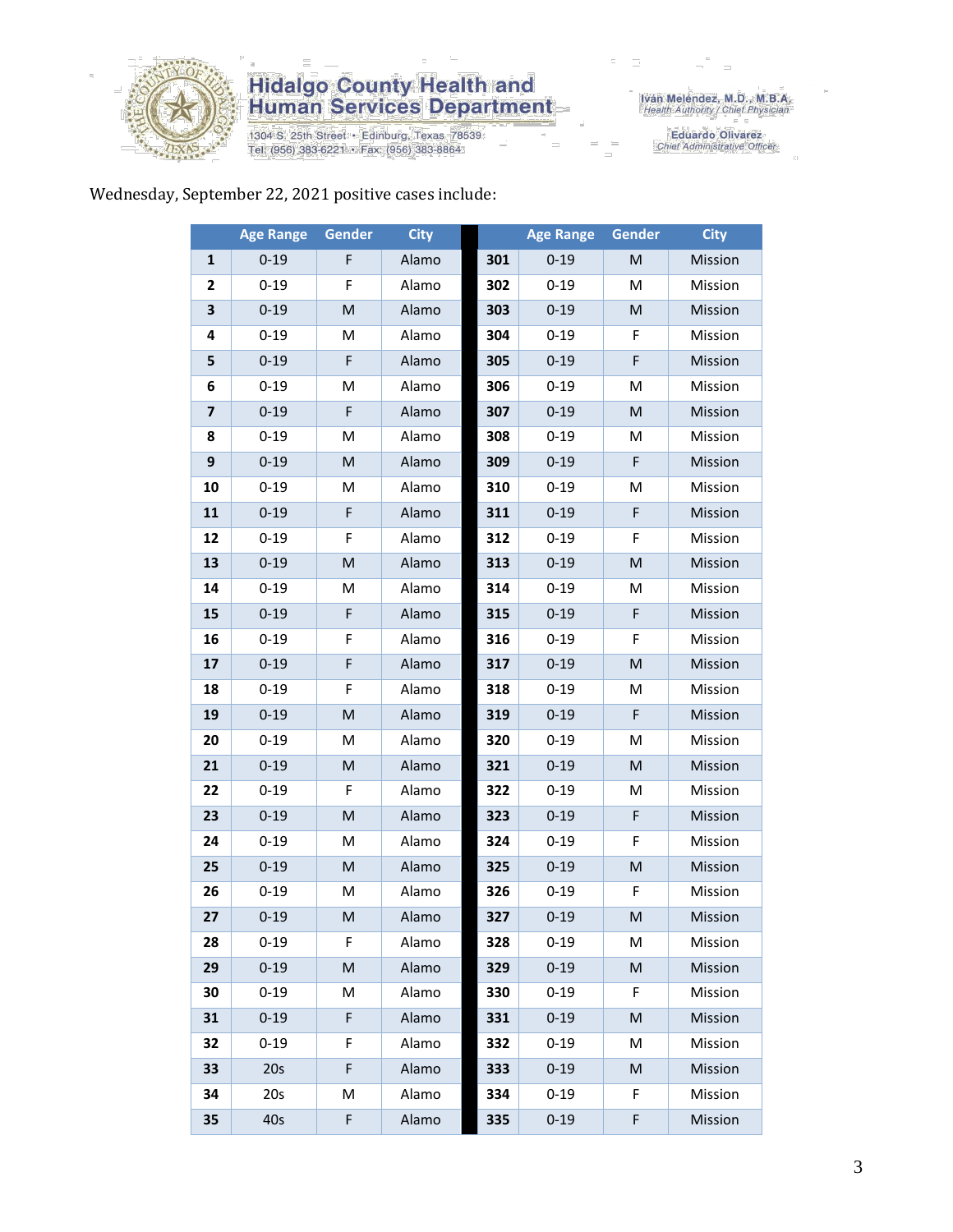

1304 S. 25th Street • Edinburg, Texas 78539<br>Tel: (956) 383-6221 • Fax: (956) 383-8864

Iván Meléndez, M.D., M.B.A.<br>Health Authority / Chief Physician

| 36 | 50s             | M           | Alamo | 336 | $0 - 19$        | F         | Mission |
|----|-----------------|-------------|-------|-----|-----------------|-----------|---------|
| 37 | 50s             | F           | Alamo | 337 | $0 - 19$        | M         | Mission |
| 38 | 50s             | F           | Alamo | 338 | $0 - 19$        | F         | Mission |
| 39 | $0 - 19$        | M           | Alton | 339 | $0 - 19$        | M         | Mission |
| 40 | $0 - 19$        | F           | Alton | 340 | 20s             | F         | Mission |
| 41 | $0 - 19$        | M           | Alton | 341 | 20s             | M         | Mission |
| 42 | $0 - 19$        | F           | Alton | 342 | 20s             | M         | Mission |
| 43 | $0 - 19$        | F           | Alton | 343 | 20s             | M         | Mission |
| 44 | $0 - 19$        | F           | Alton | 344 | 20s             | M         | Mission |
| 45 | $0 - 19$        | M           | Alton | 345 | 20s             | M         | Mission |
| 46 | $0 - 19$        | M           | Alton | 346 | 20s             | M         | Mission |
| 47 | $0 - 19$        | M           | Alton | 347 | 20s             | M         | Mission |
| 48 | $0 - 19$        | M           | Alton | 348 | 20s             | M         | Mission |
| 49 | 20s             | M           | Alton | 349 | 20s             | M         | Mission |
| 50 | 30 <sub>s</sub> | M           | Alton | 350 | 30 <sub>s</sub> | F         | Mission |
| 51 | 40s             | F           | Alton | 351 | 30 <sub>s</sub> | ${\sf M}$ | Mission |
| 52 | 40s             | F           | Alton | 352 | 30 <sub>s</sub> | F         | Mission |
| 53 | $0 - 19$        | F           | Donna | 353 | 30 <sub>s</sub> | M         | Mission |
| 54 | $0 - 19$        | M           | Donna | 354 | 30 <sub>s</sub> | F         | Mission |
| 55 | $0 - 19$        | $\mathsf F$ | Donna | 355 | 30 <sub>s</sub> | F         | Mission |
| 56 | $0 - 19$        | F           | Donna | 356 | 30 <sub>s</sub> | F         | Mission |
| 57 | $0 - 19$        | M           | Donna | 357 | 30s             | F         | Mission |
| 58 | $0 - 19$        | F           | Donna | 358 | 30 <sub>s</sub> | F         | Mission |
| 59 | $0 - 19$        | F           | Donna | 359 | 30 <sub>s</sub> | M         | Mission |
| 60 | $0 - 19$        | M           | Donna | 360 | 40s             | M         | Mission |
| 61 | $0 - 19$        | $\mathsf F$ | Donna | 361 | 40s             | F         | Mission |
| 62 | $0 - 19$        | M           | Donna | 362 | 40s             | M         | Mission |
| 63 | $0 - 19$        | M           | Donna | 363 | 50s             | M         | Mission |
| 64 | $0 - 19$        | М           | Donna | 364 | 50s             | М         | Mission |
| 65 | $0 - 19$        | M           | Donna | 365 | 60s             | ${\sf M}$ | Mission |
| 66 | $0 - 19$        | М           | Donna | 366 | 60s             | F.        | Mission |
| 67 | $0 - 19$        | M           | Donna | 367 | 60s             | F         | Mission |
| 68 | $0 - 19$        | M           | Donna | 368 | 60s             | M         | Mission |
| 69 | $0 - 19$        | M           | Donna | 369 | 60s             | F         | Mission |
| 70 | $0 - 19$        | F           | Donna | 370 | 60s             | F         | Mission |
| 71 | $0 - 19$        | M           | Donna | 371 | 60s             | F         | Mission |
| 72 | $0 - 19$        | М           | Donna | 372 | $70+$           | M         | Mission |
| 73 | $0 - 19$        | M           | Donna | 373 | $70+$           | F         | Mission |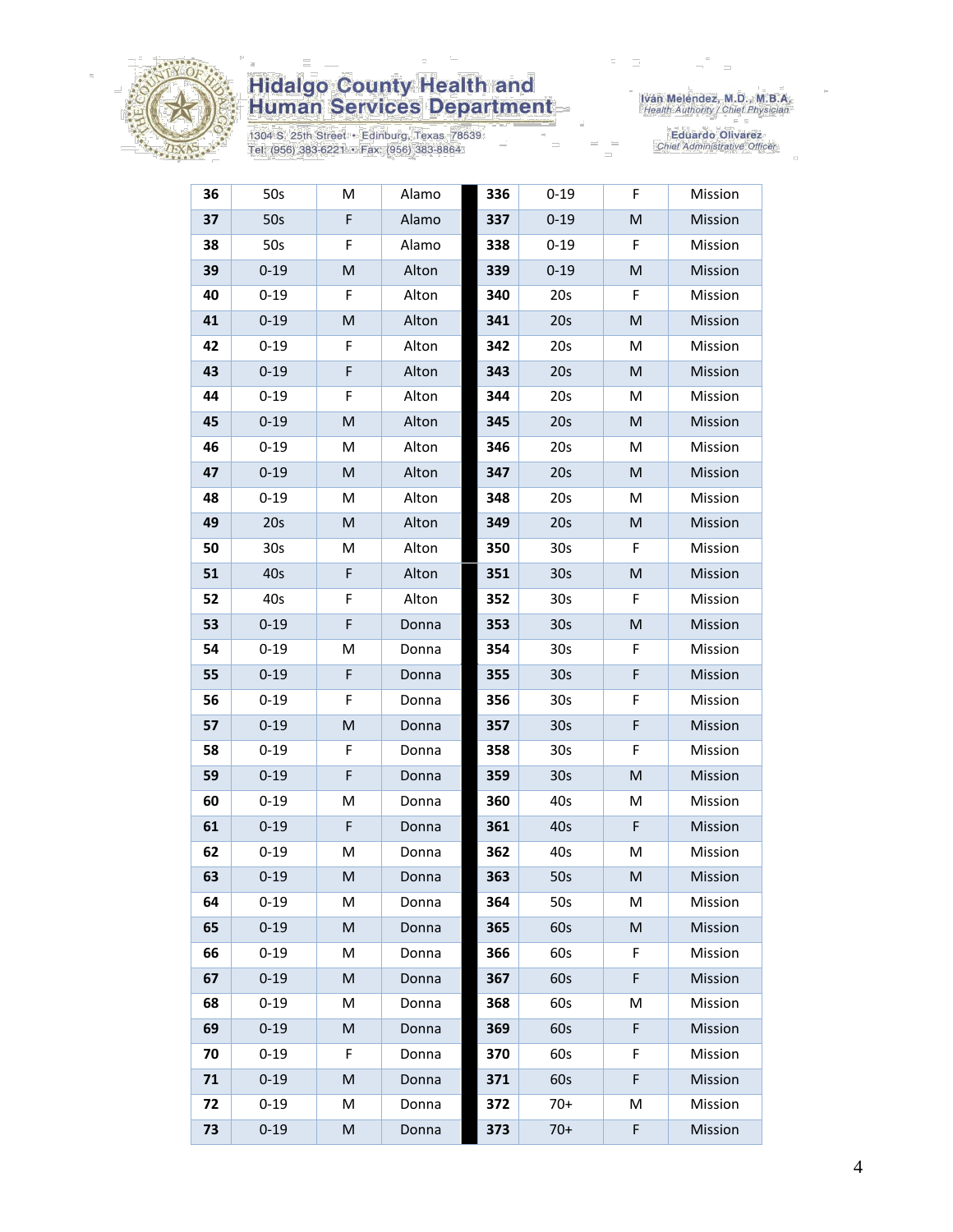

1304 S. 25th Street • Edinburg, Texas 78539<br>Tel: (956) 383-6221 • Fax: (956) 383-8864

Iván Meléndez, M.D., M.B.A.<br>Health Authority / Chief Physician

| 74  | $0 - 19$        | F | Donna    | 374 | $70+$    | M                                                                                                          | Mission |
|-----|-----------------|---|----------|-----|----------|------------------------------------------------------------------------------------------------------------|---------|
| 75  | $0 - 19$        | M | Donna    | 375 | $70+$    | ${\sf M}$                                                                                                  | Mission |
| 76  | $0 - 19$        | M | Donna    | 376 | $70+$    | M                                                                                                          | Mission |
| 77  | $0 - 19$        | F | Donna    | 377 | $70+$    | F                                                                                                          | Mission |
| 78  | $0 - 19$        | M | Donna    | 378 | $70+$    | F                                                                                                          | Mission |
| 79  | $0 - 19$        | F | Donna    | 379 | $70+$    | F                                                                                                          | Mission |
| 80  | $0 - 19$        | F | Donna    | 380 | $70+$    | F                                                                                                          | Mission |
| 81  | $0 - 19$        | M | Donna    | 381 | $70+$    | ${\sf M}$                                                                                                  | Mission |
| 82  | $0 - 19$        | F | Donna    | 382 | $0 - 19$ | M                                                                                                          | Pharr   |
| 83  | $0 - 19$        | F | Donna    | 383 | $0 - 19$ | F                                                                                                          | Pharr   |
| 84  | $0 - 19$        | F | Donna    | 384 | $0 - 19$ | F                                                                                                          | Pharr   |
| 85  | $0 - 19$        | F | Donna    | 385 | $0 - 19$ | ${\sf M}$                                                                                                  | Pharr   |
| 86  | $0 - 19$        | F | Donna    | 386 | $0 - 19$ | F                                                                                                          | Pharr   |
| 87  | $0 - 19$        | M | Donna    | 387 | $0 - 19$ | F                                                                                                          | Pharr   |
| 88  | $0 - 19$        | F | Donna    | 388 | $0 - 19$ | M                                                                                                          | Pharr   |
| 89  | $0 - 19$        | M | Donna    | 389 | $0 - 19$ | ${\sf M}$                                                                                                  | Pharr   |
| 90  | $0 - 19$        | M | Donna    | 390 | $0 - 19$ | M                                                                                                          | Pharr   |
| 91  | $0 - 19$        | F | Donna    | 391 | $0 - 19$ | M                                                                                                          | Pharr   |
| 92  | $0 - 19$        | F | Donna    | 392 | $0 - 19$ | M                                                                                                          | Pharr   |
| 93  | $0 - 19$        | F | Donna    | 393 | $0 - 19$ | ${\sf M}$                                                                                                  | Pharr   |
| 94  | $0 - 19$        | F | Donna    | 394 | $0 - 19$ | M                                                                                                          | Pharr   |
| 95  | $0 - 19$        | M | Donna    | 395 | $0 - 19$ | F                                                                                                          | Pharr   |
| 96  | $0 - 19$        | F | Donna    | 396 | $0 - 19$ | M                                                                                                          | Pharr   |
| 97  | $0 - 19$        | M | Donna    | 397 | $0 - 19$ | F                                                                                                          | Pharr   |
| 98  | $0 - 19$        | F | Donna    | 398 | $0 - 19$ | M                                                                                                          | Pharr   |
| 99  | 20s             | F | Donna    | 399 | $0 - 19$ | $\mathsf{M}% _{T}=\mathsf{M}_{T}\!\left( a,b\right) ,\ \mathsf{M}_{T}=\mathsf{M}_{T}\!\left( a,b\right) ,$ | Pharr   |
| 100 | 20s             | F | Donna    | 400 | $0 - 19$ | М                                                                                                          | Pharr   |
| 101 | 30 <sub>s</sub> | F | Donna    | 401 | $0 - 19$ | M                                                                                                          | Pharr   |
| 102 | 40s             | M | Donna    | 402 | $0 - 19$ | F                                                                                                          | Pharr   |
| 103 | 50s             | F | Donna    | 403 | $0 - 19$ | F                                                                                                          | Pharr   |
| 104 | 60s             | Μ | Donna    | 404 | $0 - 19$ | M                                                                                                          | Pharr   |
| 105 | $70+$           | F | Donna    | 405 | $0 - 19$ | F                                                                                                          | Pharr   |
| 106 | $0 - 19$        | M | Edinburg | 406 | $0 - 19$ | F                                                                                                          | Pharr   |
| 107 | $0 - 19$        | F | Edinburg | 407 | $0 - 19$ | $\mathsf{M}% _{T}=\mathsf{M}_{T}\!\left( a,b\right) ,\ \mathsf{M}_{T}=\mathsf{M}_{T}\!\left( a,b\right) ,$ | Pharr   |
| 108 | $0 - 19$        | M | Edinburg | 408 | $0 - 19$ | F                                                                                                          | Pharr   |
| 109 | $0 - 19$        | F | Edinburg | 409 | $0 - 19$ | F                                                                                                          | Pharr   |
| 110 | $0 - 19$        | F | Edinburg | 410 | $0 - 19$ | M                                                                                                          | Pharr   |
| 111 | $0 - 19$        | F | Edinburg | 411 | $0 - 19$ | F                                                                                                          | Pharr   |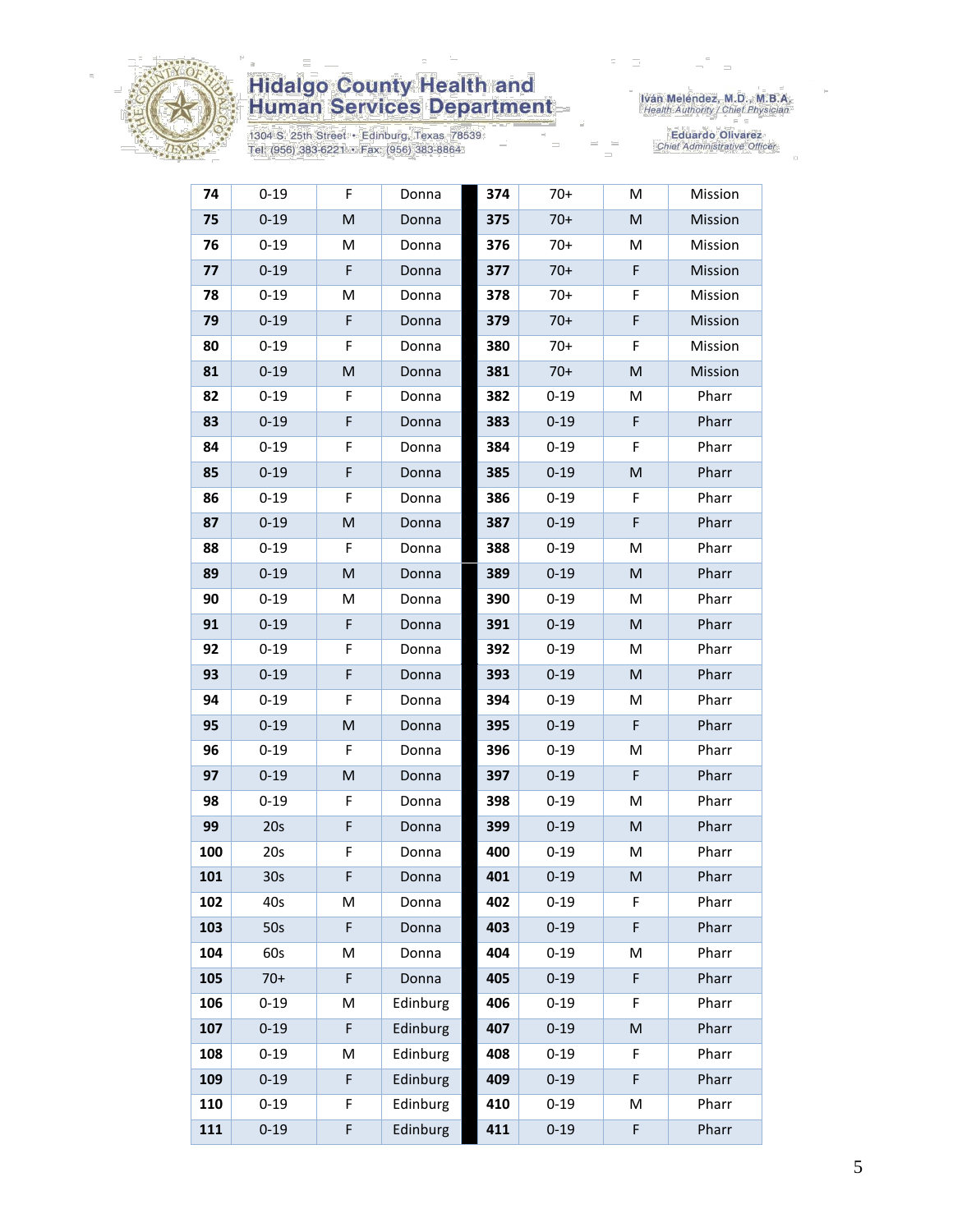

1304 S. 25th Street • Edinburg, Texas 78539<br>Tel: (956) 383-6221 • Fax: (956) 383-8864

Iván Meléndez, M.D., M.B.A.<br>Health Authority / Chief Physician

| 112 | $0 - 19$        | F         | Edinburg | 412 | $0 - 19$ | F         | Pharr |
|-----|-----------------|-----------|----------|-----|----------|-----------|-------|
| 113 | $0 - 19$        | M         | Edinburg | 413 | $0 - 19$ | F         | Pharr |
| 114 | $0 - 19$        | M         | Edinburg | 414 | $0 - 19$ | M         | Pharr |
| 115 | $0 - 19$        | M         | Edinburg | 415 | $0 - 19$ | M         | Pharr |
| 116 | $0 - 19$        | F         | Edinburg | 416 | $0 - 19$ | F         | Pharr |
| 117 | $0 - 19$        | M         | Edinburg | 417 | $0 - 19$ | F         | Pharr |
| 118 | $0 - 19$        | M         | Edinburg | 418 | $0 - 19$ | F         | Pharr |
| 119 | $0 - 19$        | M         | Edinburg | 419 | $0 - 19$ | F         | Pharr |
| 120 | $0 - 19$        | F         | Edinburg | 420 | $0 - 19$ | M         | Pharr |
| 121 | $0 - 19$        | F         | Edinburg | 421 | $0 - 19$ | F         | Pharr |
| 122 | $0 - 19$        | M         | Edinburg | 422 | $0 - 19$ | M         | Pharr |
| 123 | $0 - 19$        | M         | Edinburg | 423 | $0 - 19$ | F         | Pharr |
| 124 | $0 - 19$        | M         | Edinburg | 424 | $0 - 19$ | M         | Pharr |
| 125 | $0 - 19$        | ${\sf M}$ | Edinburg | 425 | $0 - 19$ | ${\sf M}$ | Pharr |
| 126 | $0 - 19$        | F         | Edinburg | 426 | $0 - 19$ | M         | Pharr |
| 127 | $0 - 19$        | M         | Edinburg | 427 | $0 - 19$ | M         | Pharr |
| 128 | $0 - 19$        | M         | Edinburg | 428 | $0 - 19$ | M         | Pharr |
| 129 | $0 - 19$        | F         | Edinburg | 429 | $0 - 19$ | F         | Pharr |
| 130 | $0 - 19$        | M         | Edinburg | 430 | $0 - 19$ | F         | Pharr |
| 131 | $0 - 19$        | F         | Edinburg | 431 | $0 - 19$ | M         | Pharr |
| 132 | $0 - 19$        | F         | Edinburg | 432 | $0 - 19$ | M         | Pharr |
| 133 | $0 - 19$        | M         | Edinburg | 433 | $0 - 19$ | M         | Pharr |
| 134 | $0 - 19$        | M         | Edinburg | 434 | $0 - 19$ | F         | Pharr |
| 135 | 20s             | M         | Edinburg | 435 | $0 - 19$ | ${\sf M}$ | Pharr |
| 136 | 20s             | F         | Edinburg | 436 | $0 - 19$ | M         | Pharr |
| 137 | 20s             | ${\sf M}$ | Edinburg | 437 | $0 - 19$ | M         | Pharr |
| 138 | 20s             | F         | Edinburg | 438 | $0 - 19$ | F         | Pharr |
| 139 | 20s             | F         | Edinburg | 439 | $0 - 19$ | F         | Pharr |
| 140 | 20s             | М         | Edinburg | 440 | $0 - 19$ | M         | Pharr |
| 141 | 20s             | F         | Edinburg | 441 | $0 - 19$ | F         | Pharr |
| 142 | 30s             | F         | Edinburg | 442 | $0 - 19$ | F         | Pharr |
| 143 | 30 <sub>s</sub> | F         | Edinburg | 443 | $0 - 19$ | ${\sf M}$ | Pharr |
| 144 | 30 <sub>s</sub> | F         | Edinburg | 444 | $0 - 19$ | M         | Pharr |
| 145 | 30 <sub>s</sub> | F         | Edinburg | 445 | $0 - 19$ | M         | Pharr |
| 146 | 30s             | M         | Edinburg | 446 | $0 - 19$ | M         | Pharr |
| 147 | 30 <sub>s</sub> | M         | Edinburg | 447 | $0 - 19$ | F         | Pharr |
| 148 | 30 <sub>s</sub> | F         | Edinburg | 448 | 20s      | F         | Pharr |
| 149 | 30 <sub>s</sub> | F         | Edinburg | 449 | 20s      | M         | Pharr |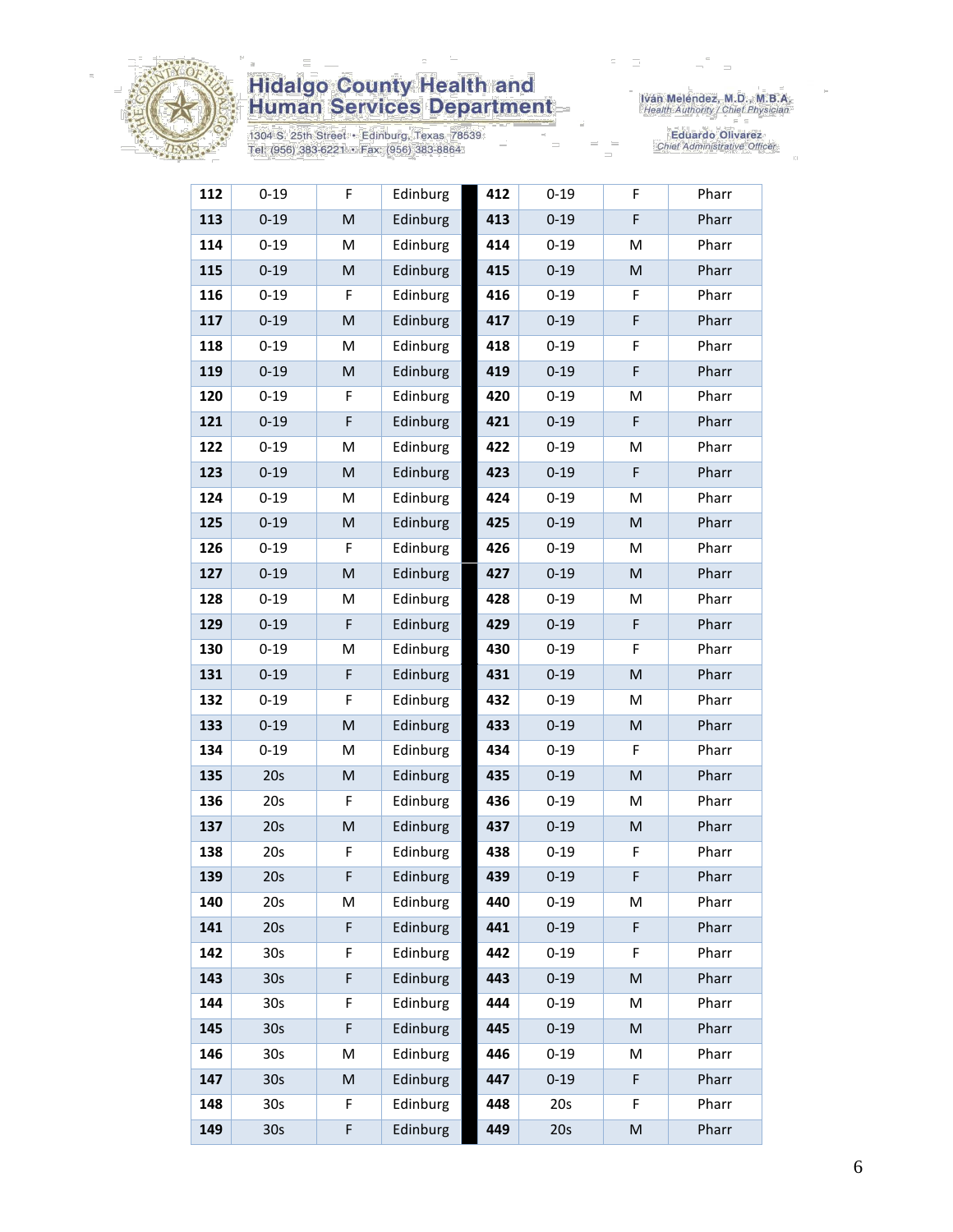

1304 S. 25th Street • Edinburg, Texas 78539<br>Tel: (956) 383-6221 • Fax: (956) 383-8864

Iván Meléndez, M.D., M.B.A.<br>Health Authority / Chief Physician

| 150 | 40s      | F                                                                                                          | Edinburg | 450 | 20s             | F         | Pharr    |
|-----|----------|------------------------------------------------------------------------------------------------------------|----------|-----|-----------------|-----------|----------|
| 151 | 40s      | M                                                                                                          | Edinburg | 451 | 20s             | F         | Pharr    |
| 152 | 40s      | F                                                                                                          | Edinburg | 452 | 20s             | M         | Pharr    |
| 153 | 40s      | F                                                                                                          | Edinburg | 453 | 30 <sub>s</sub> | F         | Pharr    |
| 154 | 40s      | F                                                                                                          | Edinburg | 454 | 30 <sub>s</sub> | M         | Pharr    |
| 155 | 40s      | M                                                                                                          | Edinburg | 455 | 40s             | F         | Pharr    |
| 156 | 50s      | F                                                                                                          | Edinburg | 456 | 40s             | M         | Pharr    |
| 157 | 50s      | M                                                                                                          | Edinburg | 457 | 50s             | F         | Pharr    |
| 158 | 50s      | M                                                                                                          | Edinburg | 458 | 50s             | M         | Pharr    |
| 159 | 50s      | F                                                                                                          | Edinburg | 459 | 50s             | M         | Pharr    |
| 160 | 60s      | F                                                                                                          | Edinburg | 460 | 50s             | M         | Pharr    |
| 161 | 60s      | F                                                                                                          | Edinburg | 461 | 50s             | F         | Pharr    |
| 162 | 60s      | M                                                                                                          | Edinburg | 462 | 60s             | M         | Pharr    |
| 163 | 60s      | M                                                                                                          | Edinburg | 463 | 60s             | F         | Pharr    |
| 164 | 60s      | F                                                                                                          | Edinburg | 464 | $0 - 19$        | F         | San Juan |
| 165 | 60s      | M                                                                                                          | Edinburg | 465 | $0 - 19$        | ${\sf M}$ | San Juan |
| 166 | $70+$    | F                                                                                                          | Edinburg | 466 | $0 - 19$        | F         | San Juan |
| 167 | $70+$    | ${\sf M}$                                                                                                  | Edinburg | 467 | $0 - 19$        | F         | San Juan |
| 168 | $0 - 19$ | F                                                                                                          | Hidalgo  | 468 | $0 - 19$        | M         | San Juan |
| 169 | $0 - 19$ | ${\sf M}$                                                                                                  | Hidalgo  | 469 | $0 - 19$        | M         | San Juan |
| 170 | $0 - 19$ | F.                                                                                                         | Hidalgo  | 470 | $0 - 19$        | M         | San Juan |
| 171 | $0 - 19$ | $\mathsf{M}% _{T}=\mathsf{M}_{T}\!\left( a,b\right) ,\ \mathsf{M}_{T}=\mathsf{M}_{T}\!\left( a,b\right) ,$ | Hidalgo  | 471 | $0 - 19$        | F         | San Juan |
| 172 | $0 - 19$ | M                                                                                                          | Hidalgo  | 472 | $0 - 19$        | F         | San Juan |
| 173 | $0 - 19$ | ${\sf M}$                                                                                                  | Hidalgo  | 473 | $0 - 19$        | ${\sf M}$ | San Juan |
| 174 | 30s      | M                                                                                                          | Hidalgo  | 474 | $0 - 19$        | F         | San Juan |
| 175 | 40s      | F                                                                                                          | Hidalgo  | 475 | $0 - 19$        | M         | San Juan |
| 176 | $0 - 19$ | M                                                                                                          | McAllen  | 476 | $0 - 19$        | M         | San Juan |
| 177 | $0 - 19$ | F                                                                                                          | McAllen  | 477 | $0 - 19$        | M         | San Juan |
| 178 | $0 - 19$ | F                                                                                                          | McAllen  | 478 | $0 - 19$        | M         | San Juan |
| 179 | $0 - 19$ | F                                                                                                          | McAllen  | 479 | $0 - 19$        | F         | San Juan |
| 180 | $0 - 19$ | F                                                                                                          | McAllen  | 480 | $0 - 19$        | M         | San Juan |
| 181 | $0 - 19$ | M                                                                                                          | McAllen  | 481 | $0 - 19$        | M         | San Juan |
| 182 | $0 - 19$ | М                                                                                                          | McAllen  | 482 | $0 - 19$        | M         | San Juan |
| 183 | $0 - 19$ | F                                                                                                          | McAllen  | 483 | $0 - 19$        | M         | San Juan |
| 184 | $0 - 19$ | F                                                                                                          | McAllen  | 484 | $0 - 19$        | M         | San Juan |
| 185 | $0 - 19$ | M                                                                                                          | McAllen  | 485 | $0 - 19$        | M         | San Juan |
| 186 | $0 - 19$ | M                                                                                                          | McAllen  | 486 | $0 - 19$        | M         | San Juan |
| 187 | $0 - 19$ | M                                                                                                          | McAllen  | 487 | $0 - 19$        | F         | San Juan |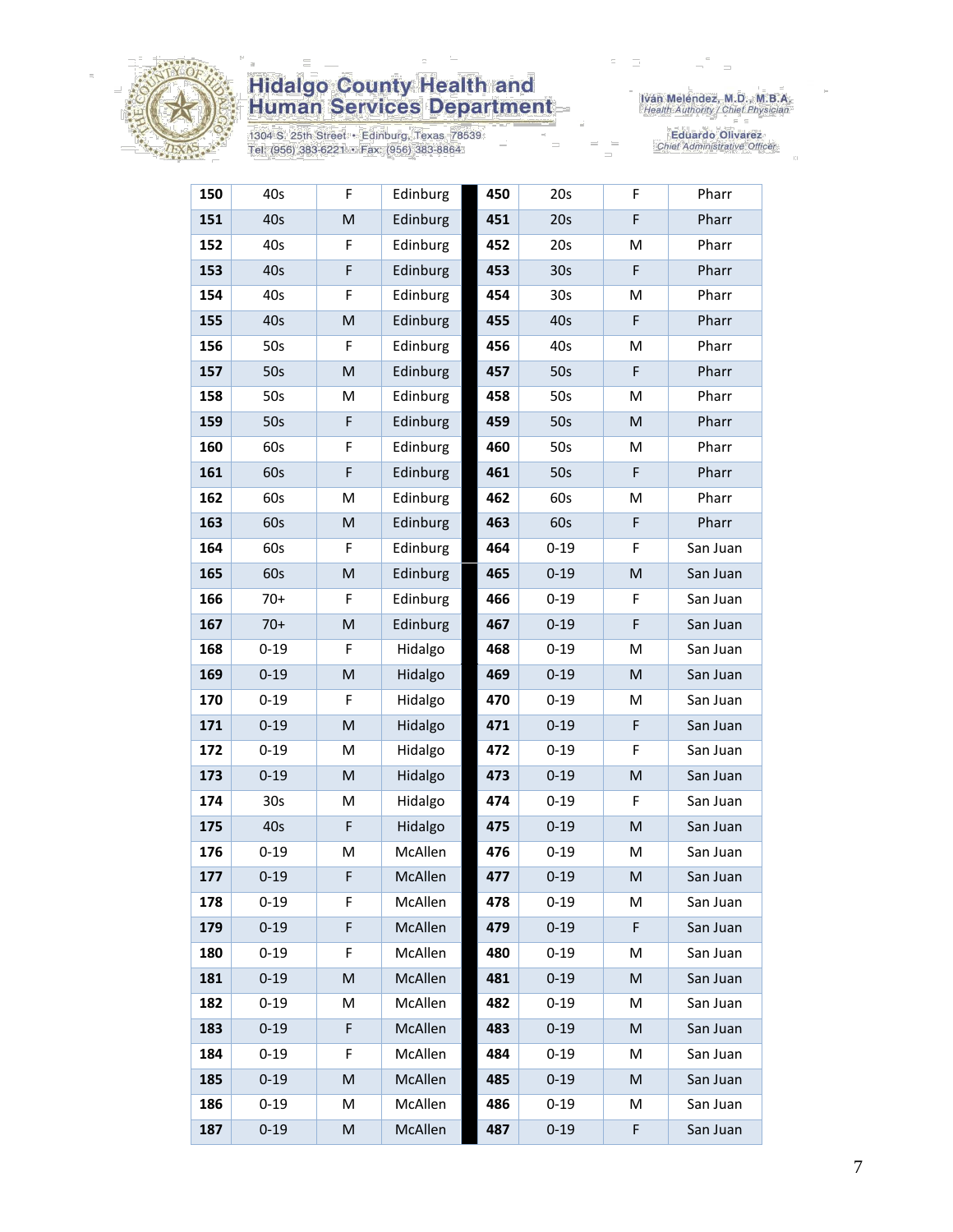

1304 S. 25th Street • Edinburg, Texas 78539<br>Tel: (956) 383-6221 • Fax: (956) 383-8864

Iván Meléndez, M.D., M.B.A.<br>Health Authority / Chief Physician

| 188 | $0 - 19$        | М           | McAllen | 488 | $0 - 19$        | M  | San Juan    |
|-----|-----------------|-------------|---------|-----|-----------------|----|-------------|
| 189 | $0 - 19$        | F           | McAllen | 489 | $0 - 19$        | F  | San Juan    |
| 190 | $0 - 19$        | F           | McAllen | 490 | $0 - 19$        | F  | San Juan    |
| 191 | $0 - 19$        | M           | McAllen | 491 | $0 - 19$        | F  | San Juan    |
| 192 | $0 - 19$        | M           | McAllen | 492 | $0 - 19$        | M  | San Juan    |
| 193 | $0 - 19$        | $\mathsf F$ | McAllen | 493 | $0 - 19$        | M  | San Juan    |
| 194 | $0 - 19$        | F           | McAllen | 494 | $0 - 19$        | F  | San Juan    |
| 195 | $0 - 19$        | F           | McAllen | 495 | $0 - 19$        | F  | San Juan    |
| 196 | $0 - 19$        | M           | McAllen | 496 | $0 - 19$        | F  | San Juan    |
| 197 | $0 - 19$        | M           | McAllen | 497 | $0 - 19$        | F  | San Juan    |
| 198 | $0 - 19$        | м           | McAllen | 498 | $0 - 19$        | F. | San Juan    |
| 199 | 20s             | F           | McAllen | 499 | $0 - 19$        | M  | San Juan    |
| 200 | 20s             | F           | McAllen | 500 | $0 - 19$        | F  | San Juan    |
| 201 | 20s             | F           | McAllen | 501 | $0 - 19$        | M  | San Juan    |
| 202 | 20s             | M           | McAllen | 502 | $0 - 19$        | M  | San Juan    |
| 203 | 20s             | M           | McAllen | 503 | $0 - 19$        | M  | San Juan    |
| 204 | 30s             | м           | McAllen | 504 | $0 - 19$        | M  | San Juan    |
| 205 | 30 <sub>s</sub> | F.          | McAllen | 505 | $0 - 19$        | F  | San Juan    |
| 206 | 30 <sub>s</sub> | Μ           | McAllen | 506 | $0 - 19$        | M  | San Juan    |
| 207 | 30 <sub>s</sub> | F           | McAllen | 507 | $0 - 19$        | F  | San Juan    |
| 208 | 30 <sub>s</sub> | Μ           | McAllen | 508 | $0 - 19$        | M  | San Juan    |
| 209 | 30 <sub>s</sub> | F           | McAllen | 509 | $0 - 19$        | F  | San Juan    |
| 210 | 40s             | Μ           | McAllen | 510 | $0 - 19$        | M  | San Juan    |
| 211 | 40s             | F           | McAllen | 511 | $0 - 19$        | F  | San Juan    |
| 212 | 40s             | M           | McAllen | 512 | $0 - 19$        | M  | San Juan    |
| 213 | 40s             | M           | McAllen | 513 | $0 - 19$        | F  | San Juan    |
| 214 | 40s             | М           | McAllen | 514 | 20s             | М  | San Juan    |
| 215 | 40s             | F           | McAllen | 515 | 30 <sub>s</sub> | M  | San Juan    |
| 216 | 40s             | F.          | McAllen | 516 | 40s             | F  | San Juan    |
| 217 | 40s             | F           | McAllen | 517 | 40 <sub>s</sub> | F  | San Juan    |
| 218 | 50s             | M           | McAllen | 518 | 40s             | F  | San Juan    |
| 219 | 50s             | F           | McAllen | 519 | 50s             | F  | San Juan    |
| 220 | 50s             | М           | McAllen | 520 | 50s             | F  | San Juan    |
| 221 | 50s             | F           | McAllen | 521 | $0 - 19$        | M  | Undisclosed |
| 222 | 50s             | M           | McAllen | 522 | $0 - 19$        | M  | Undisclosed |
| 223 | 60s             | M           | McAllen | 523 | $0 - 19$        | F  | Undisclosed |
| 224 | 60s             | M           | McAllen | 524 | $0 - 19$        | M  | Undisclosed |
| 225 | 60s             | F           | McAllen | 525 | $0 - 19$        | M  | Undisclosed |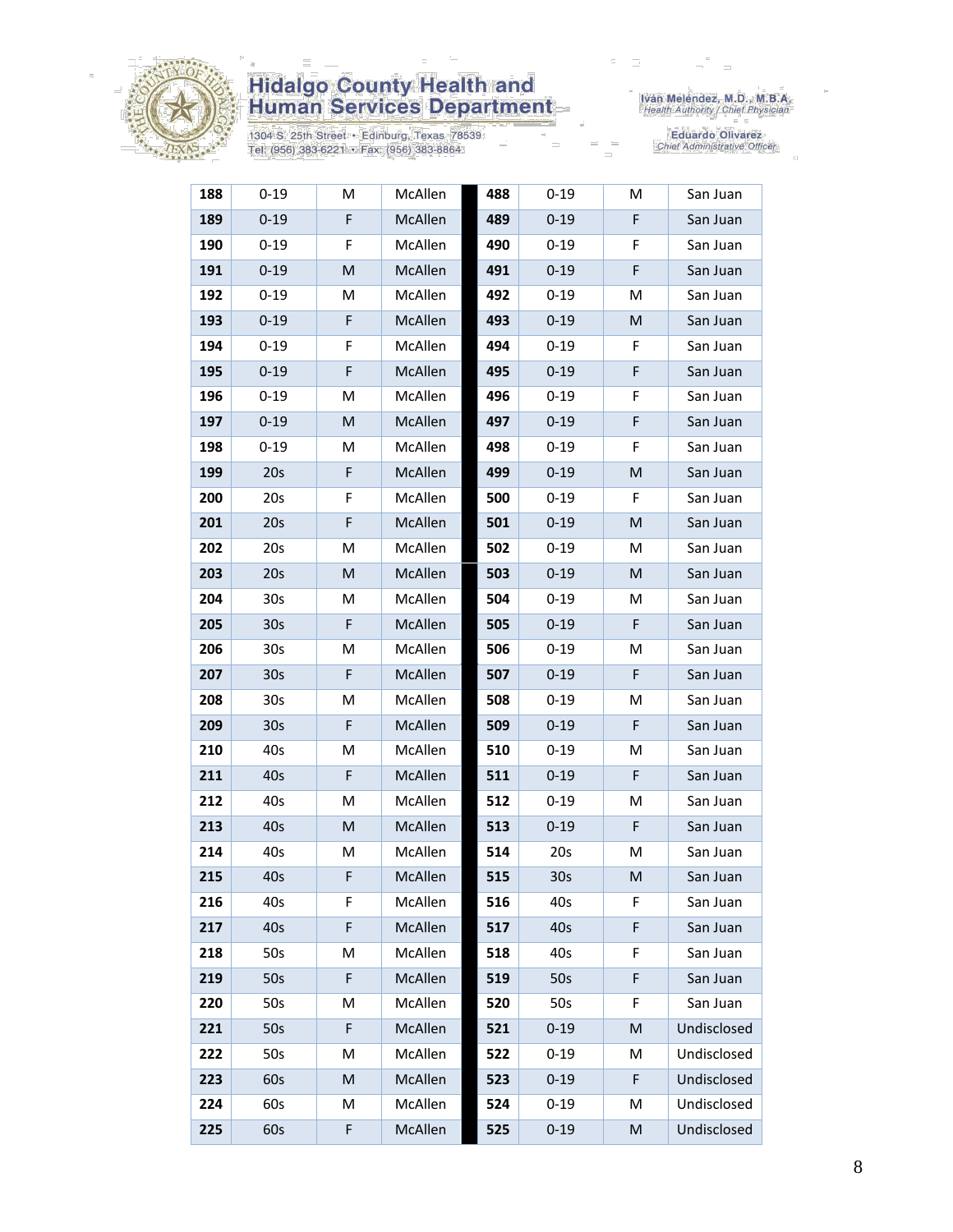

1304 S. 25th Street • Edinburg, Texas 78539<br>Tel: (956) 383-6221 • Fax: (956) 383-8864

Iván Meléndez, M.D., M.B.A.<br>Health Authority / Chief Physician

| 226 | 60s             | F           | McAllen  | 526 | $0 - 19$        | F.                                                                                                         | Undisclosed |
|-----|-----------------|-------------|----------|-----|-----------------|------------------------------------------------------------------------------------------------------------|-------------|
| 227 | $70+$           | F           | McAllen  | 527 | $0 - 19$        | M                                                                                                          | Undisclosed |
| 228 | $70+$           | M           | McAllen  | 528 | $0 - 19$        | M                                                                                                          | Undisclosed |
| 229 | $0 - 19$        | F           | Mercedes | 529 | $0 - 19$        | M                                                                                                          | Undisclosed |
| 230 | $0 - 19$        | F           | Mercedes | 530 | $0 - 19$        | F                                                                                                          | Undisclosed |
| 231 | $0 - 19$        | $\mathsf F$ | Mercedes | 531 | $0 - 19$        | F                                                                                                          | Undisclosed |
| 232 | $0 - 19$        | M           | Mercedes | 532 | $0 - 19$        | F                                                                                                          | Undisclosed |
| 233 | $0 - 19$        | M           | Mercedes | 533 | $0 - 19$        | F                                                                                                          | Undisclosed |
| 234 | $0 - 19$        | M           | Mercedes | 534 | $0 - 19$        | F                                                                                                          | Undisclosed |
| 235 | $0 - 19$        | $\mathsf F$ | Mercedes | 535 | $0 - 19$        | $\mathsf{M}% _{T}=\mathsf{M}_{T}\!\left( a,b\right) ,\ \mathsf{M}_{T}=\mathsf{M}_{T}\!\left( a,b\right) ,$ | Undisclosed |
| 236 | $0 - 19$        | M           | Mercedes | 536 | $0 - 19$        | M                                                                                                          | Undisclosed |
| 237 | $0 - 19$        | F           | Mercedes | 537 | $0 - 19$        | M                                                                                                          | Undisclosed |
| 238 | $0 - 19$        | M           | Mercedes | 538 | $0 - 19$        | F                                                                                                          | Undisclosed |
| 239 | $0 - 19$        | M           | Mercedes | 539 | $0 - 19$        | M                                                                                                          | Undisclosed |
| 240 | 30 <sub>s</sub> | F           | Mercedes | 540 | 20s             | F                                                                                                          | Undisclosed |
| 241 | 30 <sub>s</sub> | $\mathsf F$ | Mercedes | 541 | 20s             | M                                                                                                          | Undisclosed |
| 242 | 40s             | F           | Mercedes | 542 | 30 <sub>s</sub> | M                                                                                                          | Undisclosed |
| 243 | 40s             | F           | Mercedes | 543 | 40s             | M                                                                                                          | Undisclosed |
| 244 | 50s             | M           | Mercedes | 544 | 40s             | M                                                                                                          | Undisclosed |
| 245 | 50s             | F           | Mercedes | 545 | 50s             | M                                                                                                          | Undisclosed |
| 246 | 60s             | F           | Mercedes | 546 | 30s             | M                                                                                                          | Unknown     |
| 247 | $70+$           | M           | Mercedes | 547 | $0 - 19$        | F                                                                                                          | Weslaco     |
| 248 | $70+$           | M           | Mercedes | 548 | $0 - 19$        | F                                                                                                          | Weslaco     |
| 249 | $0 - 19$        | F           | Mission  | 549 | $0 - 19$        | M                                                                                                          | Weslaco     |
| 250 | $0 - 19$        | M           | Mission  | 550 | $0 - 19$        | F                                                                                                          | Weslaco     |
| 251 | $0 - 19$        | F           | Mission  | 551 | $0 - 19$        | F                                                                                                          | Weslaco     |
| 252 | $0 - 19$        | M           | Mission  | 552 | $0 - 19$        | M                                                                                                          | Weslaco     |
| 253 | $0 - 19$        | M           | Mission  | 553 | $0 - 19$        | M                                                                                                          | Weslaco     |
| 254 | $0 - 19$        | M           | Mission  | 554 | $0 - 19$        | F.                                                                                                         | Weslaco     |
| 255 | $0 - 19$        | M           | Mission  | 555 | $0 - 19$        | F                                                                                                          | Weslaco     |
| 256 | $0 - 19$        | M           | Mission  | 556 | $0 - 19$        | F                                                                                                          | Weslaco     |
| 257 | $0 - 19$        | M           | Mission  | 557 | $0 - 19$        | F                                                                                                          | Weslaco     |
| 258 | $0 - 19$        | F           | Mission  | 558 | $0 - 19$        | М                                                                                                          | Weslaco     |
| 259 | $0 - 19$        | F           | Mission  | 559 | $0 - 19$        | M                                                                                                          | Weslaco     |
| 260 | $0 - 19$        | F           | Mission  | 560 | $0 - 19$        | F                                                                                                          | Weslaco     |
| 261 | $0 - 19$        | $\mathsf F$ | Mission  | 561 | $0 - 19$        | M                                                                                                          | Weslaco     |
| 262 | $0 - 19$        | F           | Mission  | 562 | $0 - 19$        | M                                                                                                          | Weslaco     |
| 263 | $0 - 19$        | F           | Mission  | 563 | $0 - 19$        | ${\sf M}$                                                                                                  | Weslaco     |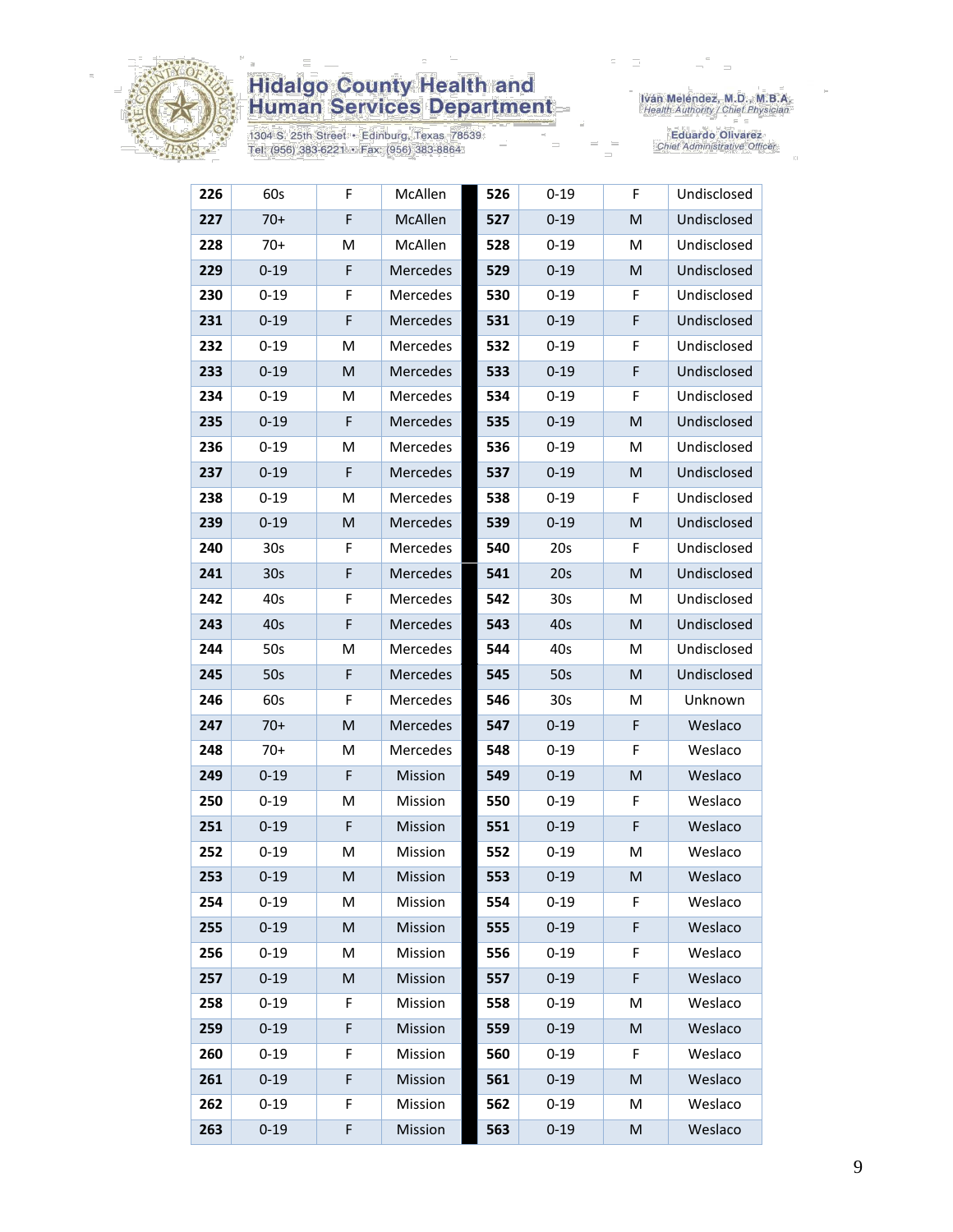

1304 S. 25th Street • Edinburg, Texas 78539<br>Tel: (956) 383-6221 • Fax: (956) 383-8864

Iván Meléndez, M.D., M.B.A.<br>Health Authority / Chief Physician

| 264 | $0 - 19$ | F                                                                                                          | Mission | 564 | $0 - 19$        | F         | Weslaco |
|-----|----------|------------------------------------------------------------------------------------------------------------|---------|-----|-----------------|-----------|---------|
| 265 | $0 - 19$ | F                                                                                                          | Mission | 565 | $0 - 19$        | M         | Weslaco |
| 266 | $0 - 19$ | F                                                                                                          | Mission | 566 | $0 - 19$        | F         | Weslaco |
| 267 | $0 - 19$ | M                                                                                                          | Mission | 567 | $0 - 19$        | F         | Weslaco |
| 268 | $0 - 19$ | F                                                                                                          | Mission | 568 | 20s             | M         | Weslaco |
| 269 | $0 - 19$ | F                                                                                                          | Mission | 569 | 20s             | F         | Weslaco |
| 270 | $0 - 19$ | F                                                                                                          | Mission | 570 | 20s             | M         | Weslaco |
| 271 | $0 - 19$ | F                                                                                                          | Mission | 571 | 20s             | F         | Weslaco |
| 272 | $0 - 19$ | F                                                                                                          | Mission | 572 | 30 <sub>s</sub> | M         | Weslaco |
| 273 | $0 - 19$ | F                                                                                                          | Mission | 573 | 30 <sub>s</sub> | ${\sf M}$ | Weslaco |
| 274 | $0 - 19$ | F                                                                                                          | Mission | 574 | 30 <sub>s</sub> | F         | Weslaco |
| 275 | $0 - 19$ | M                                                                                                          | Mission | 575 | 30 <sub>s</sub> | M         | Weslaco |
| 276 | $0 - 19$ | F                                                                                                          | Mission | 576 | 30 <sub>s</sub> | F         | Weslaco |
| 277 | $0 - 19$ | F                                                                                                          | Mission | 577 | 30 <sub>s</sub> | F         | Weslaco |
| 278 | $0 - 19$ | F                                                                                                          | Mission | 578 | 30 <sub>s</sub> | M         | Weslaco |
| 279 | $0 - 19$ | M                                                                                                          | Mission | 579 | 30 <sub>s</sub> | M         | Weslaco |
| 280 | $0 - 19$ | F                                                                                                          | Mission | 580 | 30 <sub>s</sub> | F         | Weslaco |
| 281 | $0 - 19$ | M                                                                                                          | Mission | 581 | 30 <sub>s</sub> | M         | Weslaco |
| 282 | $0 - 19$ | M                                                                                                          | Mission | 582 | 40s             | F         | Weslaco |
| 283 | $0 - 19$ | F                                                                                                          | Mission | 583 | 40s             | F         | Weslaco |
| 284 | $0 - 19$ | F                                                                                                          | Mission | 584 | 40s             | M         | Weslaco |
| 285 | $0 - 19$ | F                                                                                                          | Mission | 585 | 40s             | M         | Weslaco |
| 286 | $0 - 19$ | M                                                                                                          | Mission | 586 | 40s             | М         | Weslaco |
| 287 | $0 - 19$ | F                                                                                                          | Mission | 587 | 40s             | F         | Weslaco |
| 288 | $0 - 19$ | F                                                                                                          | Mission | 588 | 50s             | F         | Weslaco |
| 289 | $0 - 19$ | ${\sf M}$                                                                                                  | Mission | 589 | 50s             | F         | Weslaco |
| 290 | $0 - 19$ | M                                                                                                          | Mission | 590 | 50s             | M         | Weslaco |
| 291 | $0 - 19$ | F                                                                                                          | Mission | 591 | 50s             | F         | Weslaco |
| 292 | $0 - 19$ | F                                                                                                          | Mission | 592 | 50s             | M         | Weslaco |
| 293 | $0 - 19$ | F                                                                                                          | Mission | 593 | 50s             | M         | Weslaco |
| 294 | $0 - 19$ | F                                                                                                          | Mission | 594 | 50s             | M         | Weslaco |
| 295 | $0 - 19$ | M                                                                                                          | Mission | 595 | 60s             | M         | Weslaco |
| 296 | $0 - 19$ | F                                                                                                          | Mission | 596 | 60s             | F         | Weslaco |
| 297 | $0 - 19$ | M                                                                                                          | Mission | 597 | 60s             | M         | Weslaco |
| 298 | $0 - 19$ | F                                                                                                          | Mission | 598 | $70+$           | М         | Weslaco |
| 299 | $0 - 19$ | $\mathsf{M}% _{T}=\mathsf{M}_{T}\!\left( a,b\right) ,\ \mathsf{M}_{T}=\mathsf{M}_{T}\!\left( a,b\right) ,$ | Mission | 599 | $70+$           | M         | Weslaco |
| 300 | $0 - 19$ | M                                                                                                          | Mission |     |                 |           |         |